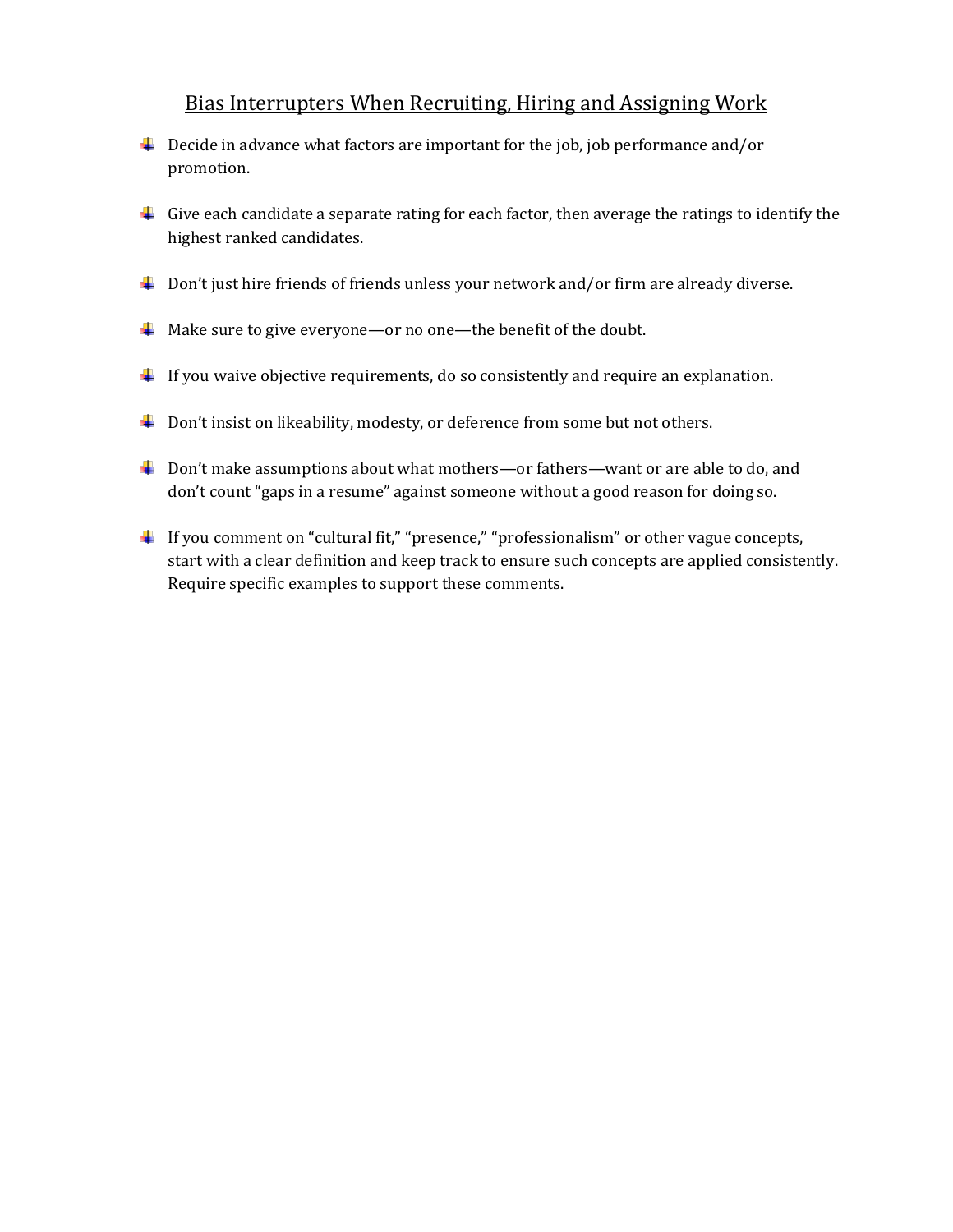## Work Assignment Worksheet

## **Step 1: Identify the "Glamour" Work Assignments.**

|                            | <b>Assignment Description</b> | <b>Person Assigned</b> |
|----------------------------|-------------------------------|------------------------|
| Assignments/roles that     |                               |                        |
| provide the opportunity to | 2.                            | <u>.</u>               |
| gain new knowledge or      | 3.                            |                        |
| become a subject matter    | -4.                           |                        |
| expert.                    |                               |                        |

|                             | <b>Assignment Description</b> | <b>Person Assigned</b> |
|-----------------------------|-------------------------------|------------------------|
| Assignments/roles that      |                               |                        |
| provide the opportunity to  | ົ<br>Ζ.                       | <u>.</u>               |
| display knowledge to        |                               |                        |
| important audiences (senior | 4.                            |                        |
| partners, clients, etc.).   |                               |                        |

|                            | <b>Assignment Description</b> | <b>Person Assigned</b> |
|----------------------------|-------------------------------|------------------------|
| Assignments/roles that     |                               |                        |
| provide the opportunity to | 2.                            | <u>.</u>               |
| develop relationships that | 3.                            | -3.                    |
| are important to promotion | -4.                           | -4.                    |
| (senor partners, clients,  |                               |                        |
| etc.).                     |                               |                        |

|                            | <b>Assignment Description</b> | <b>Person Assigned</b> |
|----------------------------|-------------------------------|------------------------|
| Assignments/roles that     |                               |                        |
| provide access to business | <u>.</u>                      | <u>.</u>               |
| development resources.     | ັບ.                           |                        |
|                            | 4.                            |                        |

|                         | <b>Assignment Description</b> | <b>Person Assigned</b> |
|-------------------------|-------------------------------|------------------------|
| Other assignments/roles |                               |                        |
| that lead to promotion. | <u>.</u>                      | <u>.</u>               |
|                         | ات                            |                        |
|                         | 4.                            |                        |

## **Step 2: Identify the "Housekeeping" or Administrative Work Assignments.**

|                            | <b>Assignment Description</b> | <b>Person Assigned</b> |
|----------------------------|-------------------------------|------------------------|
| Work that must be done but |                               |                        |
| is less likely to impact   | <u>L.</u>                     | <u>.</u>               |
| promotion/compensation     | 3.                            | .ບ.                    |
| (committee service,        | 4.                            |                        |
| mentoring, organizing      | 5.                            | o.                     |
| meetings, etc.).           |                               |                        |